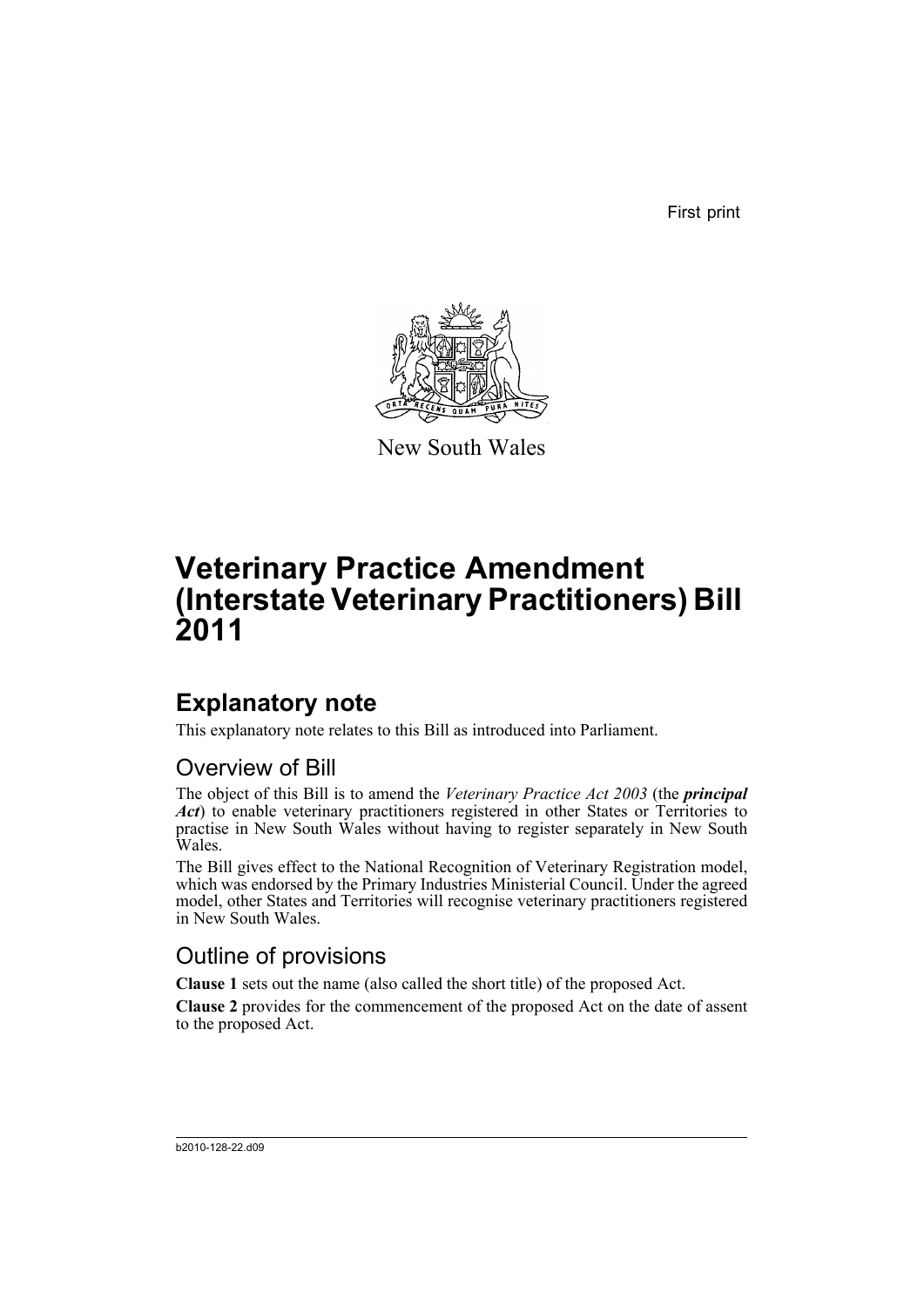Explanatory note

#### **Schedule 1 Amendment of Veterinary Practice Act 2003 No 87**

**Schedule 1 [2]** inserts into the principal Act new provisions dealing with the recognition in New South Wales of veterinary practitioners registered in other States or Territories. A person who practises as a veterinary practitioner in New South Wales is taken to be registered as a veterinary practitioner under the principal Act (referred to as *deemed registration*) if:

- (a) the person's principal place of residence is another jurisdiction, and
- (b) the person is registered as a veterinary practitioner in that jurisdiction, and
- (c) the person is not registered as a veterinary practitioner in New South Wales.

A person who has deemed registration is taken to be a veterinary practitioner for the purposes of the principal Act and the laws of this State. Provisions in the principal Act relating to complaints and disciplinary action against veterinary practitioners will apply to a person who has deemed registration.

If a person has specialist registration in a branch of veterinary science in another jurisdiction, the person's deemed registration is taken to be specialist registration in that branch and if a person's registration as a veterinary practitioner in another jurisdiction is subject to a condition or a limitation, the person's deemed registration is taken to be subject to the same condition or limitation. The Veterinary Practitioners Board (the *Board*) may also waive, vary or impose a condition on a person's deemed registration in certain circumstances.

If a person's registration as a veterinary practitioner in another jurisdiction (including deemed registration however described) is suspended or cancelled, the person's deemed registration in New South Wales may, without further investigation or hearing, be suspended or cancelled by the Board (as the case requires) on the grounds on which the registration in that other jurisdiction was suspended or cancelled.

The Board may enter into arrangements with interstate registration authorities for the purposes of establishing a national register of veterinary practitioners and for other purposes related to the recognition of veterinary practitioners registered in other jurisdictions.

**Schedule 1 [6]** requires the Board to notify each interstate registration authority of any disciplinary action taken against a veterinary practitioner, including a veterinary practitioner who has deemed registration.

**Schedule 1 [1], [3]–[5] and [7]** are consequential amendments.

**Schedule 1 [8]** enables savings and transitional regulations to be made as a consequence of the proposed Act.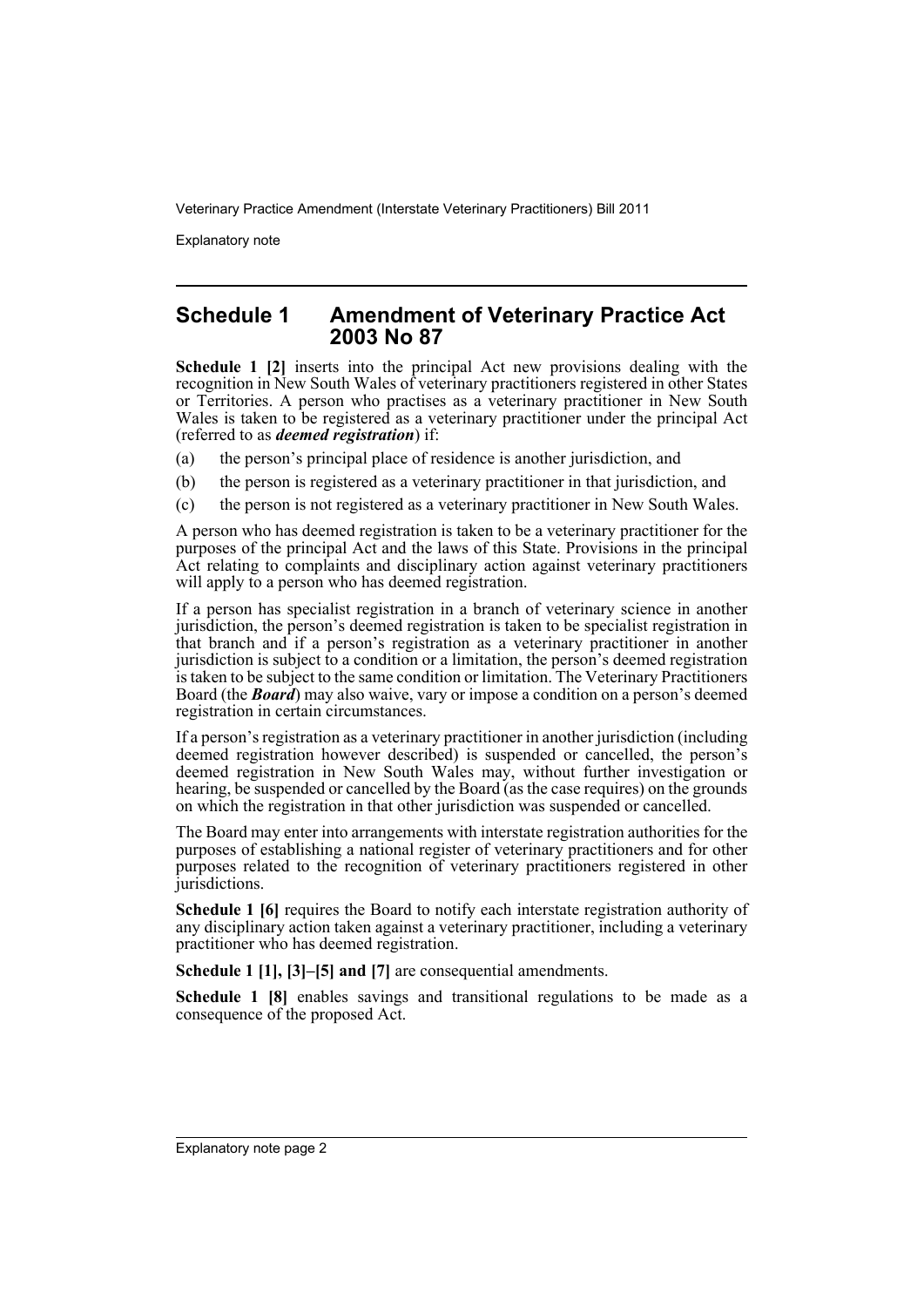First print



New South Wales

# **Veterinary Practice Amendment (Interstate Veterinary Practitioners) Bill 2011**

## **Contents**

|                                                            | Page |
|------------------------------------------------------------|------|
| 1 Name of Act                                              |      |
| 2 Commencement                                             |      |
| Schedule 1 Amendment of Veterinary Practice Act 2003 No 87 | 3    |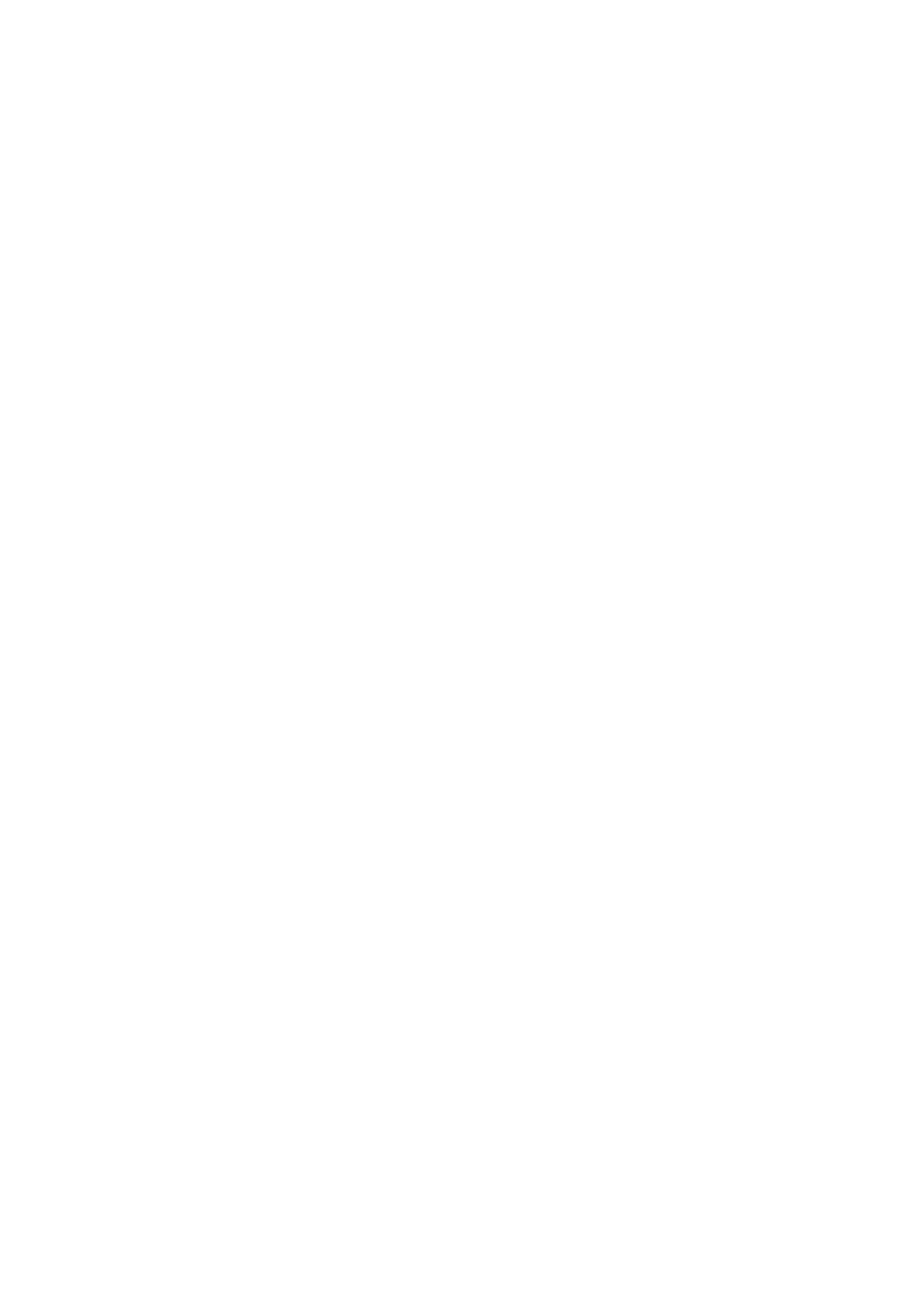

New South Wales

# **Veterinary Practice Amendment (Interstate Veterinary Practitioners) Bill 2011**

No , 2011

#### **A Bill for**

An Act to amend the *Veterinary Practice Act 2003* to make provision for the recognition in New South Wales of veterinary practitioners registered in other States or Territories.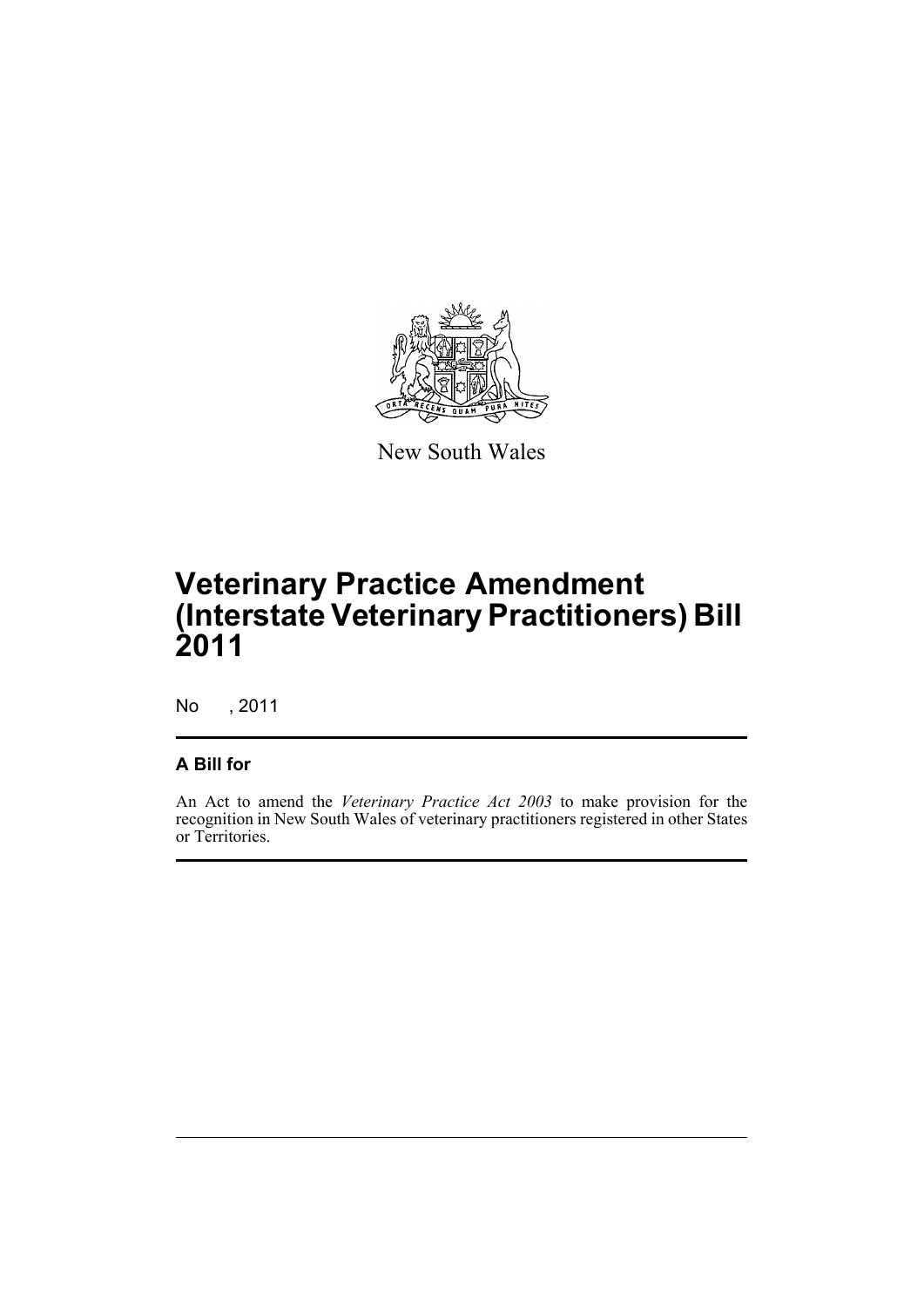<span id="page-5-1"></span><span id="page-5-0"></span>

|   | The Legislature of New South Wales enacts:                                                       | 1             |
|---|--------------------------------------------------------------------------------------------------|---------------|
| 1 | Name of Act                                                                                      | $\mathcal{P}$ |
|   | This Act is the Veterinary Practice Amendment (Interstate Veterinary<br>Practitioners) Act 2011. | 3<br>4        |
| 2 | Commencement                                                                                     | -5            |
|   | This Act commences on the date of assent to this Act.                                            | 6             |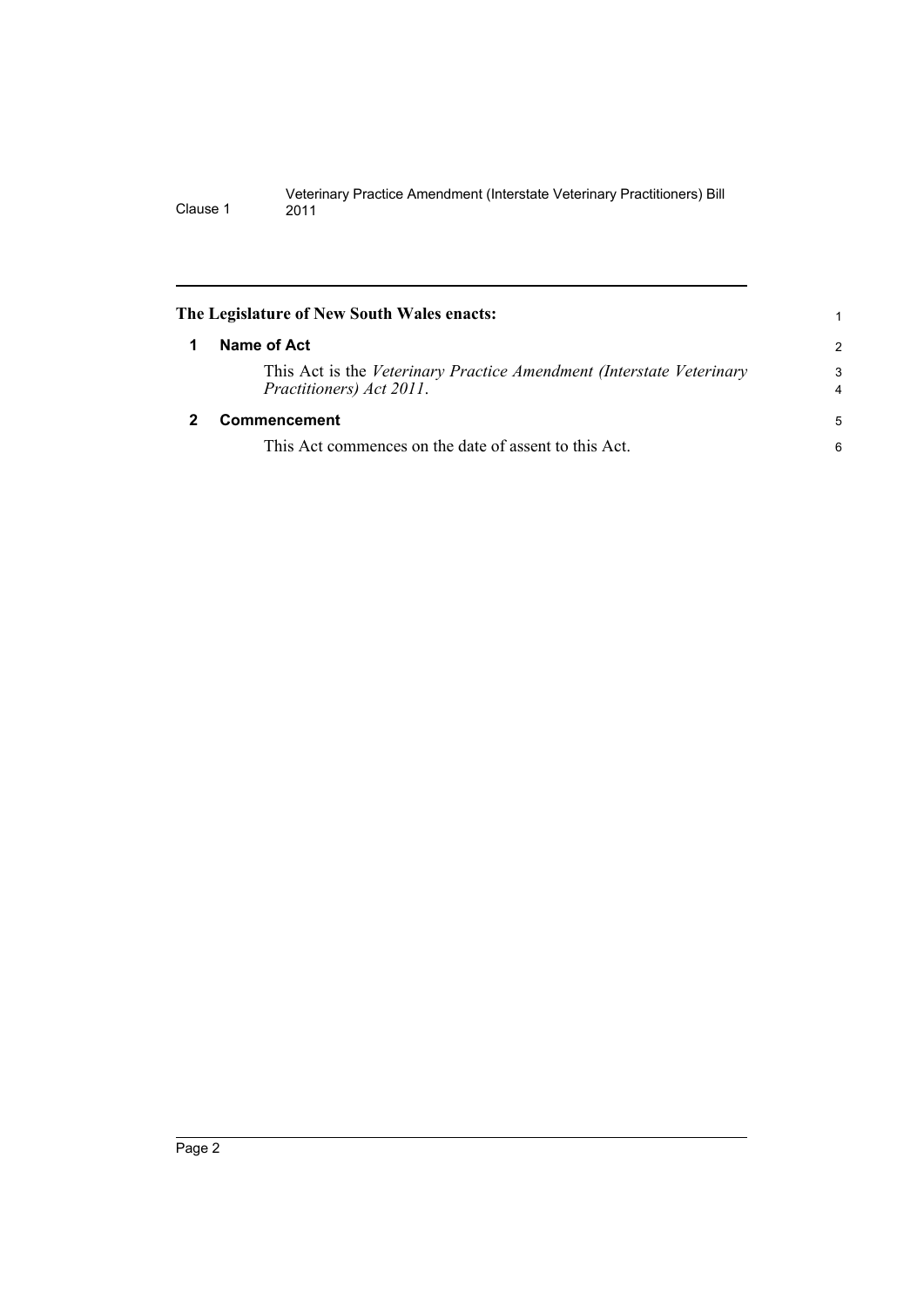Amendment of Veterinary Practice Act 2003 No 87 Schedule 1

<span id="page-6-0"></span>

| <b>Schedule 1</b> |         |                      | <b>Amendment of Veterinary Practice Act</b><br>2003 No 87                                                                                                                                                        | 1<br>$\overline{2}$ |
|-------------------|---------|----------------------|------------------------------------------------------------------------------------------------------------------------------------------------------------------------------------------------------------------|---------------------|
| $[1]$             |         |                      | Sections 18 (c) and 19 (3) (e)                                                                                                                                                                                   | 3                   |
|                   |         |                      | Insert "or another jurisdiction prescribed by the regulations" after "Territory"<br>wherever occurring.                                                                                                          | 4<br>5              |
| [2]               | Part 4A |                      |                                                                                                                                                                                                                  | 6                   |
|                   |         | Insert after Part 4: |                                                                                                                                                                                                                  | $\overline{7}$      |
|                   |         |                      | Part 4A Recognition of interstate veterinary<br>practitioners                                                                                                                                                    | 8<br>9              |
|                   | 34A     |                      | <b>Definitions</b>                                                                                                                                                                                               | 10                  |
|                   |         |                      | In this Part:                                                                                                                                                                                                    | 11                  |
|                   |         |                      | <i>another jurisdiction</i> means another State or a Territory or<br>another jurisdiction prescribed by the regulations.                                                                                         | 12<br>13            |
|                   |         |                      | <i>deemed registration</i> —see section 34B (1).                                                                                                                                                                 | 14                  |
|                   |         |                      | <i>interstate registration authority</i> means a person or body having<br>the function of the registration of persons as veterinary<br>practitioners in another jurisdiction.                                    | 15<br>16<br>17      |
|                   |         |                      | <i>person</i> means an individual.                                                                                                                                                                               | 18                  |
|                   | 34B     |                      | Recognition of veterinary practitioners registered in other<br>jurisdictions                                                                                                                                     | 19<br>20            |
|                   |         | (1)                  | A person who practises as a veterinary practitioner in New South<br>Wales is taken to be registered as a veterinary practitioner under<br>this Act (referred to in this Part as <i>deemed registration</i> ) if: | 21<br>22<br>23      |
|                   |         |                      | the person's principal place of residence is another<br>(a)<br>jurisdiction, and                                                                                                                                 | 24<br>25            |
|                   |         |                      | (b)<br>the person is registered as a veterinary practitioner in that<br>jurisdiction, and                                                                                                                        | 26<br>27            |
|                   |         |                      | (c)<br>the person is not registered as a veterinary practitioner in<br>New South Wales.                                                                                                                          | 28<br>29            |
|                   |         | (2)                  | For the purposes of subsection $(1)$ , a person's principal place of<br>residence includes any jurisdiction which was, within the last<br>3 months, the person's principal place of residence.                   | 30<br>31<br>32      |
|                   |         | (3)                  | If a person has specialist registration in a branch of veterinary<br>science (however described) in another jurisdiction, the person's                                                                           | 33<br>34            |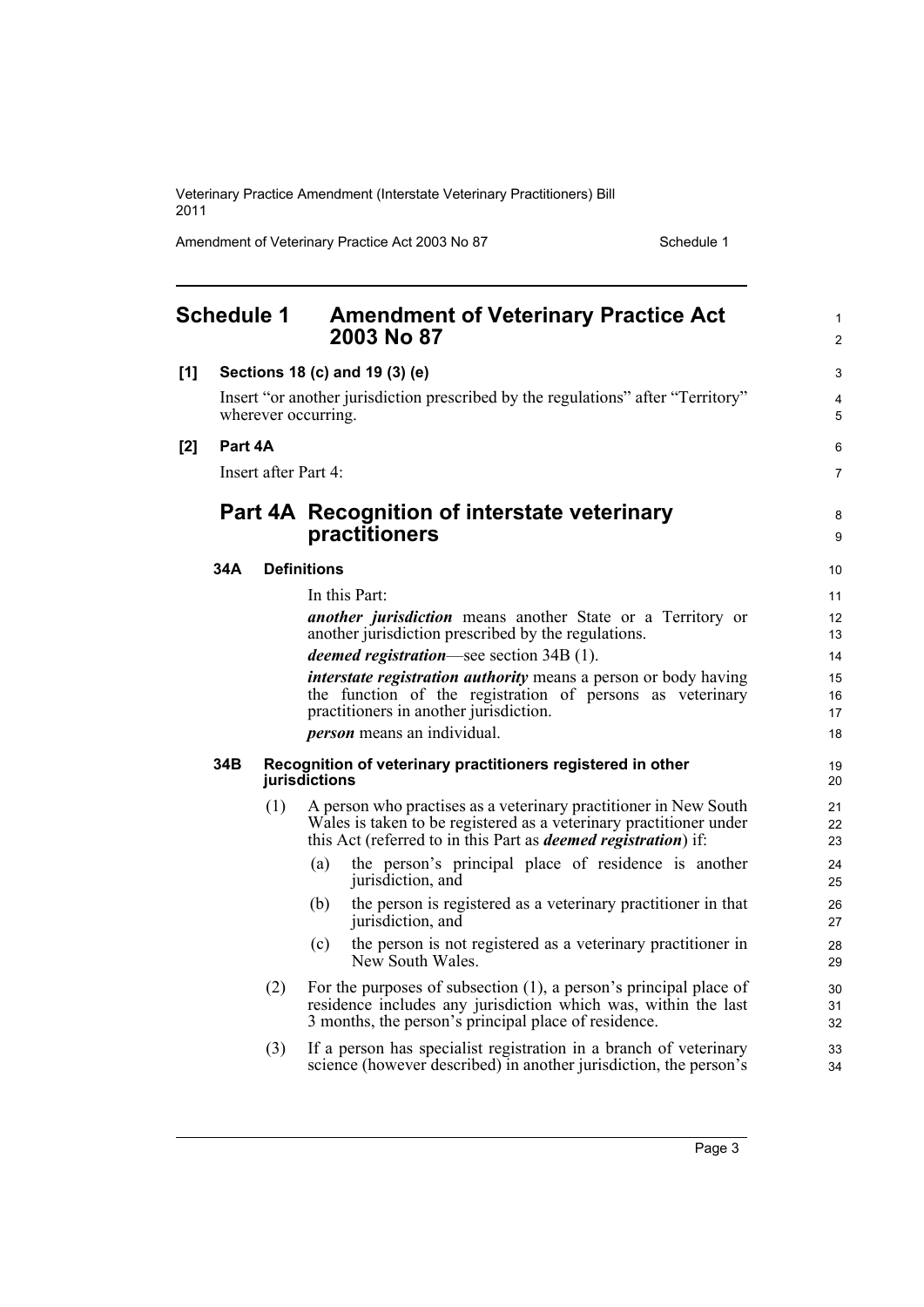Schedule 1 Amendment of Veterinary Practice Act 2003 No 87

deemed registration is taken to be specialist registration in that branch for the purposes of this Act.

(4) If a person's right to practise veterinary science in another jurisdiction is of a class prescribed by the regulations, the person's deemed registration is taken to be registration of the class prescribed by the regulations as the equivalent class of registration for the purposes of this Act.

#### **34C Application of Act to veterinary practitioners with deemed registration**

- (1) A person who has deemed registration is taken to be a veterinary practitioner for the purposes of this Act and the laws of this State. **Note.** Provisions in this Act relating to complaints and disciplinary action against veterinary practitioners apply to a person with deemed registration and extend to a person whose deemed registration has ceased or been suspended (see section 36).
- (2) However, Part 4 does not apply to a person who has deemed registration.
- (3) A reference in this Act to the suspension or cancellation of the registration of a veterinary practitioner is, in the case of a person with deemed registration, to be read as a reference to the suspension or cancellation of the person's deemed registration.

#### **34D Conditions or limitations of deemed registration**

- (1) If a person's registration as a veterinary practitioner in another jurisdiction is subject to a condition or a limitation, the person's deemed registration in New South Wales is taken to be subject to the same condition or limitation.
- (2) The Board may:
	- (a) on application by the person, waive or vary a condition of a person's deemed registration if it thinks it is appropriate in the circumstances, or
	- (b) on its own initiative by notice in writing given to the person, vary or impose a condition on the person's deemed registration.
- (3) The Board may vary or impose a condition on a person's deemed registration under subsection (2) (b) only if it thinks it is necessary to ensure that the authority conferred by a person's deemed registration is substantially the same as the authority conferred by the person's registration in the other jurisdiction.
- (4) A person with deemed registration may apply to the Tribunal for a review of a decision by the Board under subsection (2).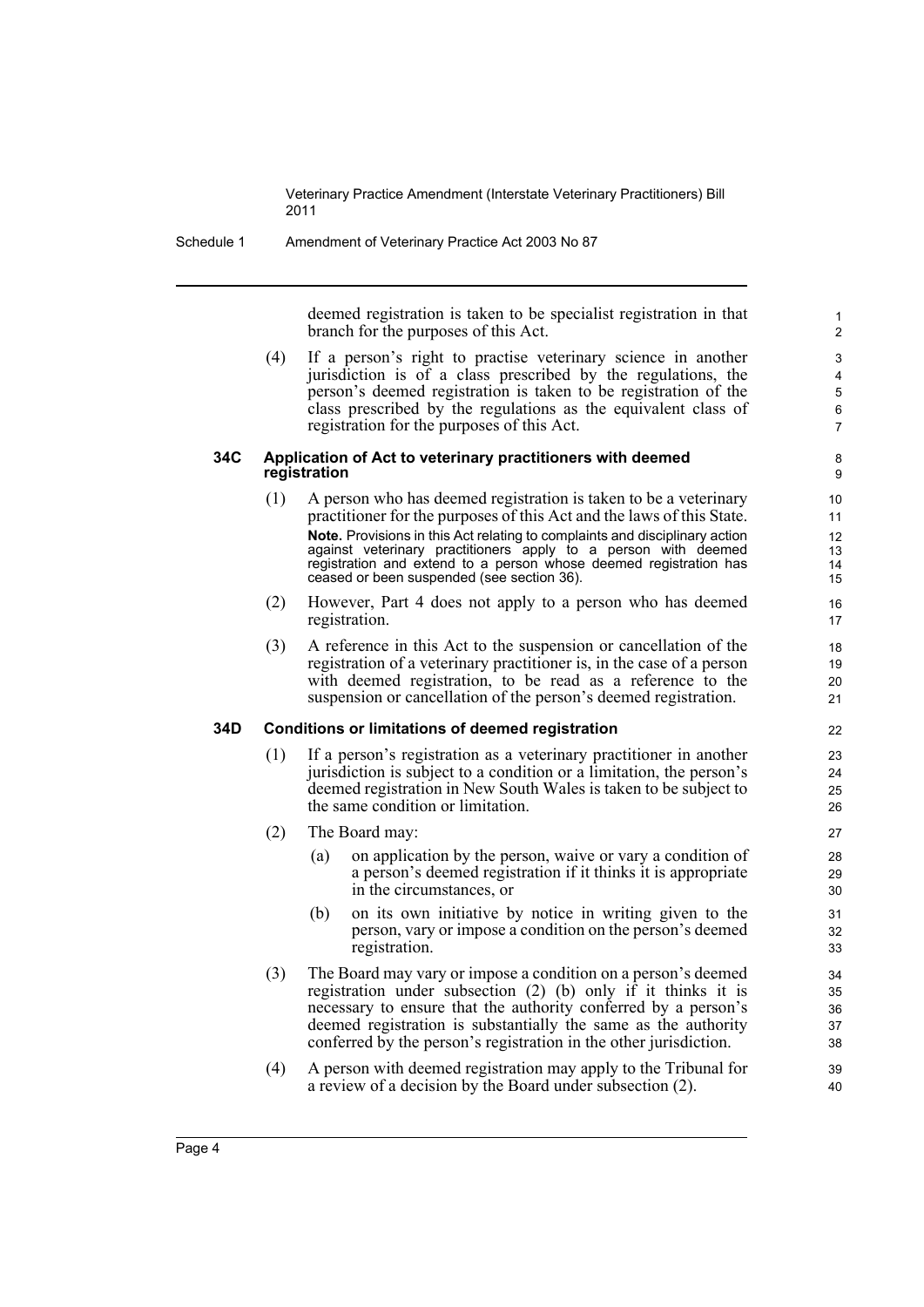Amendment of Veterinary Practice Act 2003 No 87 Schedule 1

|     | 34E                               |                       | Suspension and cancellation of deemed registration                                                                                       |  |
|-----|-----------------------------------|-----------------------|------------------------------------------------------------------------------------------------------------------------------------------|--|
|     |                                   |                       | If a person's registration as a veterinary practitioner in another<br>jurisdiction (including deemed registration however described) is  |  |
|     |                                   |                       | suspended or cancelled, the person's deemed registration in New                                                                          |  |
|     |                                   |                       | South Wales may, without further investigation or hearing, be                                                                            |  |
|     |                                   |                       | suspended or cancelled (as the case requires) on the grounds on<br>which the registration in that other jurisdiction was suspended or    |  |
|     |                                   |                       | cancelled.                                                                                                                               |  |
|     | 34F                               |                       | Arrangements between the Board and interstate registration<br>authorities                                                                |  |
|     |                                   | (1)                   | The Board may enter into an arrangement with interstate                                                                                  |  |
|     |                                   |                       | registration authorities for the purposes of establishing a national                                                                     |  |
|     |                                   |                       | register of veterinary practitioners and for other purposes related                                                                      |  |
|     |                                   |                       | to the recognition of veterinary practitioners registered in other<br>jurisdictions.                                                     |  |
|     |                                   | (2)                   | Such an arrangement may, without limitation, involve the                                                                                 |  |
|     |                                   |                       | establishment of a national register of veterinary practitioners by                                                                      |  |
|     |                                   |                       | the Australasian Veterinary Boards Council Inc.                                                                                          |  |
| [3] |                                   |                       | Section 51 Tribunal's powers when complaint proved                                                                                       |  |
|     |                                   |                       | Insert "or, in the case of a veterinary practitioner who has deemed registration                                                         |  |
|     |                                   | in section 51 $(3)$ . | under Part 4A, is not eligible for deemed registration" after "such registration"                                                        |  |
| [4] |                                   |                       | Part 5, Division 5                                                                                                                       |  |
|     |                                   |                       | Omit the Division.                                                                                                                       |  |
| [5] | Part 5, Division 6, heading       |                       |                                                                                                                                          |  |
|     | Omit the heading. Insert instead: |                       |                                                                                                                                          |  |
|     |                                   | <b>Division 6</b>     | Notification and publication of disciplinary<br>action                                                                                   |  |
|     |                                   |                       |                                                                                                                                          |  |
| [6] |                                   | <b>Section 58A</b>    |                                                                                                                                          |  |
|     |                                   |                       | Insert after section 58:                                                                                                                 |  |
|     | 58A                               |                       | Notification of disciplinary action to interstate registration<br>authorities                                                            |  |
|     |                                   | (1)                   | The Board must notify each interstate registration authority of                                                                          |  |
|     |                                   |                       | any disciplinary action taken against a veterinary practitioner.<br>Note. This extends to disciplinary action taken against a veterinary |  |